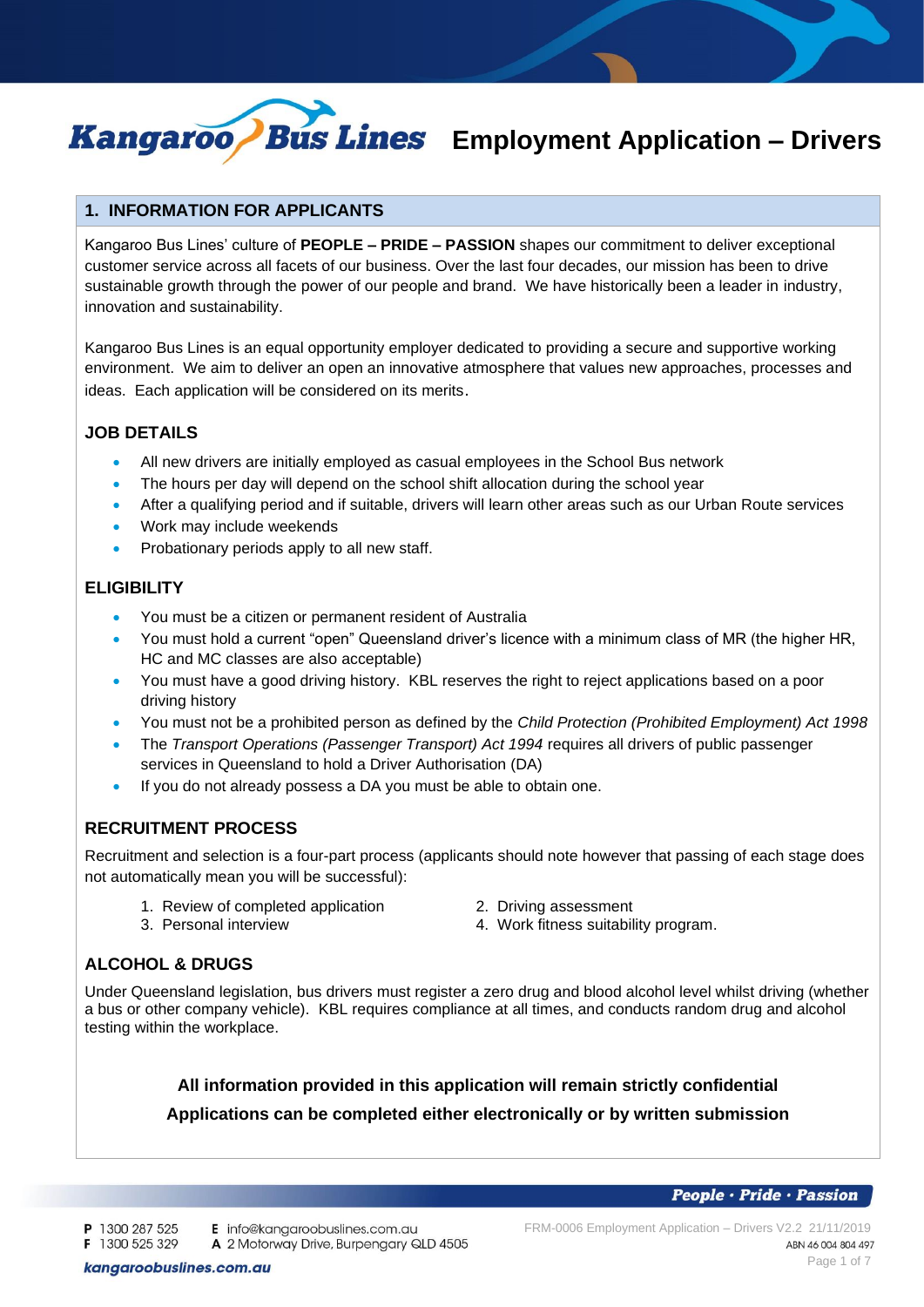

| 2. APPLICANT DETAILS (please type or print)       |                |  |
|---------------------------------------------------|----------------|--|
| Surname                                           |                |  |
| Given name/s                                      |                |  |
| <b>Residential address</b>                        |                |  |
| Postal address<br>(if different from residential) |                |  |
| Email                                             |                |  |
| Phone (home)                                      | Phone (mobile) |  |

# **3. LICENCE DETAILS**

| Driver's Licence Number                                                               |           | Class                                |                |  |
|---------------------------------------------------------------------------------------|-----------|--------------------------------------|----------------|--|
| State of issue                                                                        |           | Period of time<br>held (years)       | Expiry<br>date |  |
| Passenger Transport Driver<br>Authorisation card number                               |           | Period of time<br>held (years)       | Expiry<br>date |  |
| Do you have any conditions on<br>your license?                                        | $\Box$ No | $\Box$ Yes (please provide details): |                |  |
| Have you ever been convicted of<br>an offence relating to breach of<br>road law?      | $\Box$ No | $\Box$ Yes (please provide details): |                |  |
| Has your licence ever been<br>suspended or revoked?                                   | $\Box$ No | $\Box$ Yes (please provide details): |                |  |
| During the past 5 years, have you<br>been involved in any motor<br>vehicle accidents? | $\Box$ No | $\Box$ Yes (please provide details): |                |  |
| Have you ever been refused<br>motor vehicle insurance or had a<br>policy cancelled?   | $\Box$ No | $\Box$ Yes (please provide details): |                |  |

**People** · Pride · Passion

P 1300 287 525 F 1300 525 329 E info@kangaroobuslines.com.au

A 2 Motorway Drive, Burpengary QLD 4505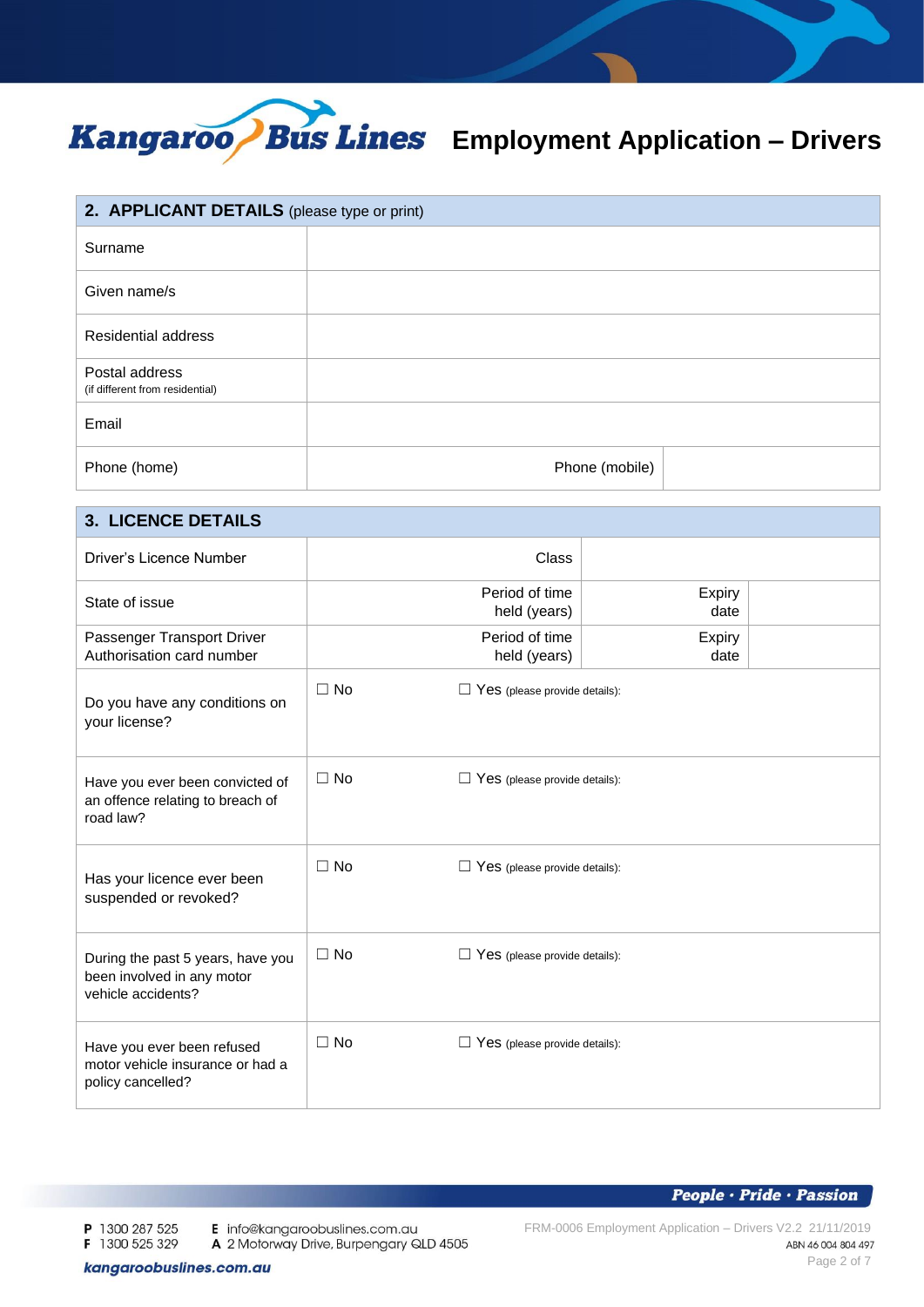

# *Bus Lines* Employment Application - Drivers

## **4. DRIVER'S AUTHORISATION MEDICAL**

**4.1** *Drivers of passenger vehicles are required to hold a current [Driver's Authorisation from the Qld Department of](https://www.tmr.qld.gov.au/Licensing/Passenger-transport-driver-authorisation/About-passenger-transport-driver-authorisations)  [Transport and Main Roads.](https://www.tmr.qld.gov.au/Licensing/Passenger-transport-driver-authorisation/About-passenger-transport-driver-authorisations) In order to be eligible for a Driver's Authorisation, a person must successfully pass a [Private & Commercial Vehicle Driver's](https://www.support.transport.qld.gov.au/qt/formsdat.nsf/forms/QF3195/$file/F3195_CFD.pdf) Health Assessment (Transport Operations (Passenger Transport) Act 1994).*

Successful applicants who have **not** undergone a Private & Commercial Vehicle Driver's Health Assessment within the last 3 months will be required to complete a pre-employment medical at their own expense, with Kangaroo Bus Lines' nominated provider. This expense will be reimbursed upon successful completion of the 6-month probationary period. These applicants are also required to provide a copy of their most recent Private & Commercial Vehicle Driver's Health Assessment.

Successful applicants who **have** undergone a Private & Commercial Vehicle Driver's Health Assessment within the last 3 months will be required to provide a copy of this before commencement of employment. This will be accepted in lieu of a pre-employment medical.

Kangaroo Bus Lines reserves the right to require drivers to undergo a Private & Commercial Vehicle Driver's Health Assessment at any time during the period of their employment, upon reasonable grounds.

| Have you successfully completed a Private and Commercial |  |
|----------------------------------------------------------|--|
| Vehicle Driver's Health Assessment in the last 3 months? |  |

### **4.2** *The Transport Operations (Passenger Transport) Regulation 2018 requires drivers to notify Qld Department of Transport and Main Roads about medical conditions that may affect their Driver's Authorisation.*

This notification must be made for drivers that:

- (a) have been off work for more than **one month** with any medical condition; or
- (b) for other types of medical condition, **regardless of the period of time** off work. These include (but are not necessarily limited to):
- High blood pressure

irregular heartbeat • Abnormal shortness of breath

• Any condition requiring heart

• Chest pain, angina, palpitations,

• Heart disease,

surgery

- Serious head or spinal injury
- Seizures, fits, convulsions, epilepsy
	- Blackouts, fainting
	- Dizziness, vertigo, balance problems
	- Eye conditions, difficulty seeing
- Kidney disease
- Diabetes
- Stroke
- Hearing loss or deafness
- Serious back, neck or limb disorders

 $No \nightharpoonup \nightharpoonup Yes$  (please provide a copy)

- Psychiatric illness or nervous disorder
- Speed disorder, sleep apnoea or narcolepsy

### **Have you had any such condition since you last worked as a bus driver?**

 $\Box$  No  $\Box$  Yes (please provide details – a medical clearance will also be required):

F 1300 525 329

P 1300 287 525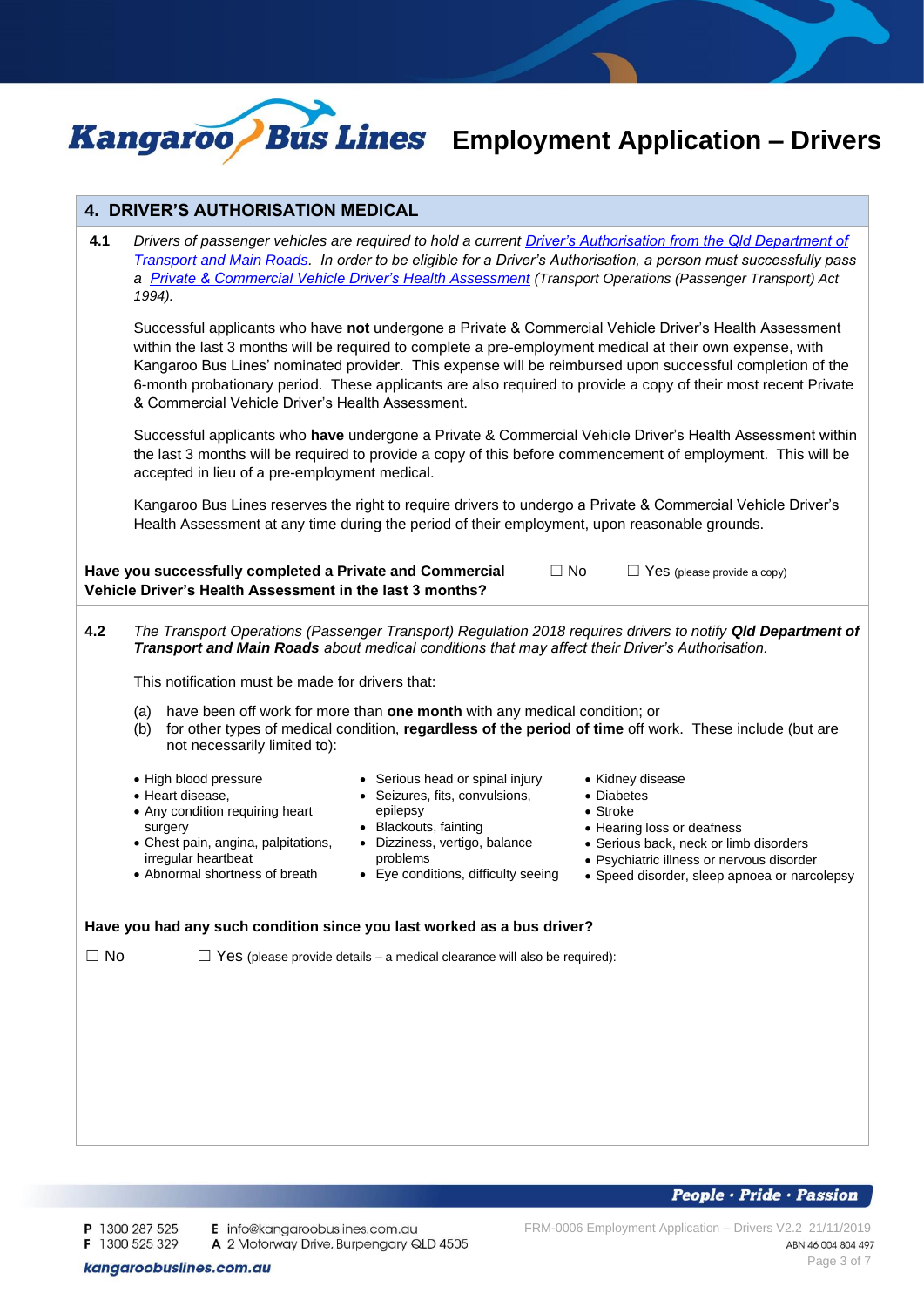

# *Eus Lines* Employment Application - Drivers

### **5. HEALTH DECLARATION**

*Kangaroo Bus Lines has duty of care under the Work Health and Safety Act 2011 to ensure that persons are not exposed to the risk of injury or illness in the workplace. In order to perform the inherent requirements of the job, applicants are required to have a reasonable standard of health and physical capacity.*

| 5.1 | If requested, a prospective worker must disclose to a prospective employer any pre-existing injury or medical condition  |
|-----|--------------------------------------------------------------------------------------------------------------------------|
|     | (Qld Workers' Compensation and Rehabilitation Act 2003 (section 571B)). An applicant who knowingly makes a false         |
|     | or misleading statement is not entitled to compensation or to seek damages for any event that aggravates the pre-        |
|     | existing injury or medical condition (s571C). Any information received from you can only be used for considering the     |
|     | suitability of your application. 'General Protection' legislation in the Fair Work Act and anti-discrimination laws also |
|     | prevent this information from being used or anything except to assess your suitability against the inherent requirements |
|     | of the position. This information will not be disclosed to any other party by Kangaroo Bus Lines, except where required  |
|     | by law.                                                                                                                  |

**Do you have any health issues** (such as physical, phsychological or other medical conditions) **that may affect your ability to safely perform the requirements of this job, or that may be worsened or re-introduced by performing the requirements of this job?**

 $\Box$  No  $\Box$  Yes (please provide details):

**5.2** The majority of vehicle seating in the KBL fleet has a maximum driver weight loading design of **130kg**. Use of driver seats by persons in excess of the maximum driver weight loading design could potentially expose all employees who utilise the driver seats to safety risks. A condition of employment for all employees engaged as drivers will be to maintain their weight below 130kg.

### **Do you presently weigh over 130kg?**

 $\square$  No  $\square$  Yes

## **6. WORKING WITH CHILDREN**

*Drivers allocated to school services may be required to work with children of all ages. You must not be a prohibited person as defined by the Child Protection (Prohibited Employment) Act 1998 (CPPE Act).*

| 6.1 | Are you a prohibited<br>person as defined by the<br>CPPE Act?                                           | $\Box$ No | Yes                                  |
|-----|---------------------------------------------------------------------------------------------------------|-----------|--------------------------------------|
| 6.2 | Have you ever been<br>charged with or convicted<br>of an offence relating to<br>dealings with children? | $\Box$ No | $\Box$ Yes (please provide details): |

People · Pride · Passion

P 1300 287 525

- E info@kangaroobuslines.com.au
- F 1300 525 329 A 2 Motorway Drive, Burpengary QLD 4505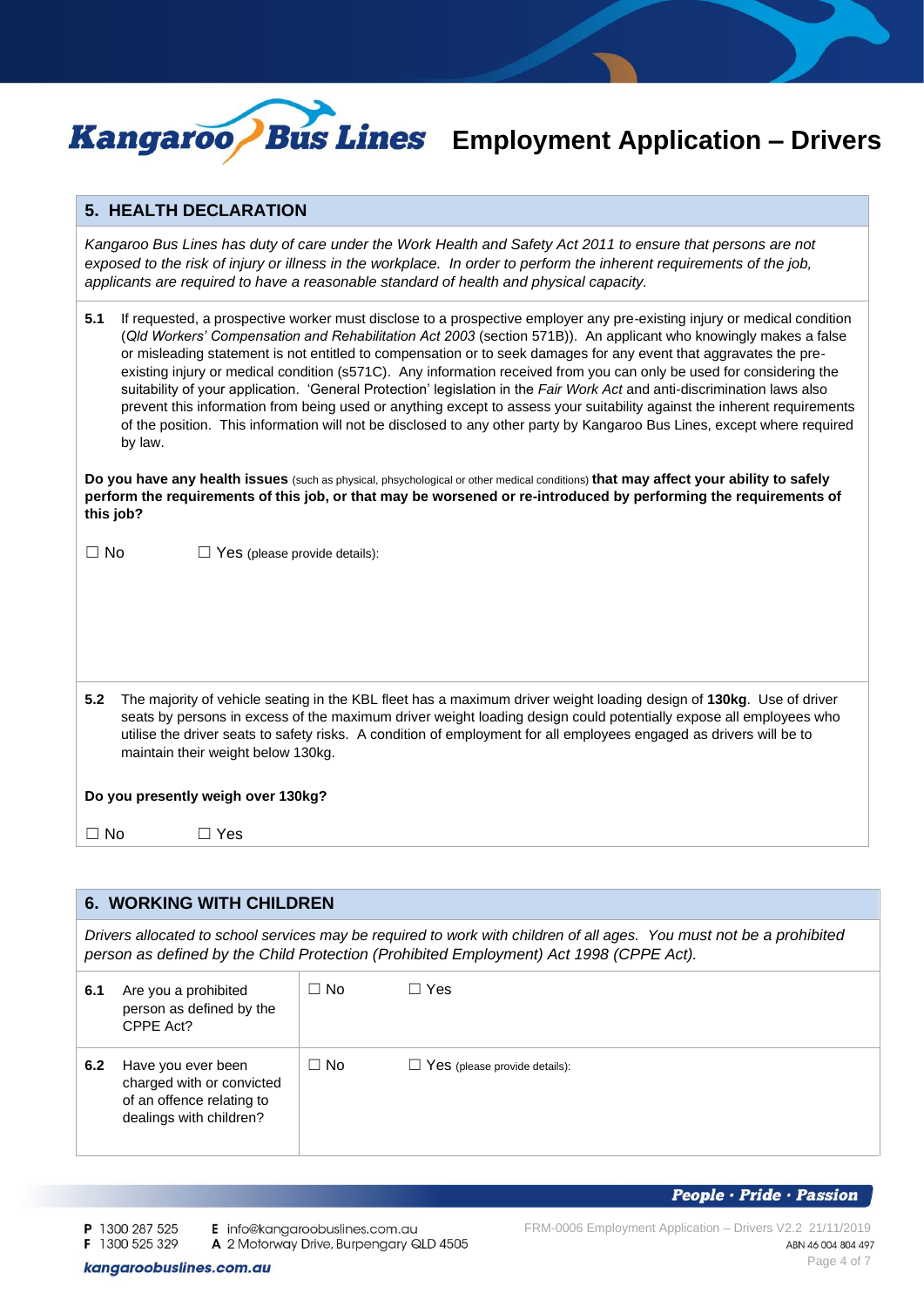

| 7. EMPLOYMENT HISTORY                                 |       |     |  |
|-------------------------------------------------------|-------|-----|--|
| Please provide details of your most recent employment |       |     |  |
| 1. Employer                                           |       |     |  |
| Position held                                         | From: | To: |  |
| Reason for leaving                                    |       |     |  |
| 2. Employer                                           |       |     |  |
| Position held                                         | From: | To: |  |
| Reason for leaving                                    |       |     |  |

# **8. REFEREES**

| <u>.</u>                                                   |       |  |
|------------------------------------------------------------|-------|--|
| We will not contact these referees without your permission |       |  |
| 1. Name                                                    | Phone |  |
| Company/Position                                           |       |  |
| 2. Name                                                    | Phone |  |
| Company/Position                                           |       |  |

| <b>9. QUALIFICATIONS</b>                                                                                                                                                                                  |      |                                      |
|-----------------------------------------------------------------------------------------------------------------------------------------------------------------------------------------------------------|------|--------------------------------------|
| Do you have any certificates,<br>qualifications or special training<br>that would be relevant to the<br>position being applied for?<br>(Originals/certified copies required for<br>successful applicants) | ∃ No | $\Box$ Yes (please provide details): |

P 1300 287 525 F 1300 525 329 E info@kangaroobuslines.com.au

A 2 Motorway Drive, Burpengary QLD 4505

**People** · Pride · Passion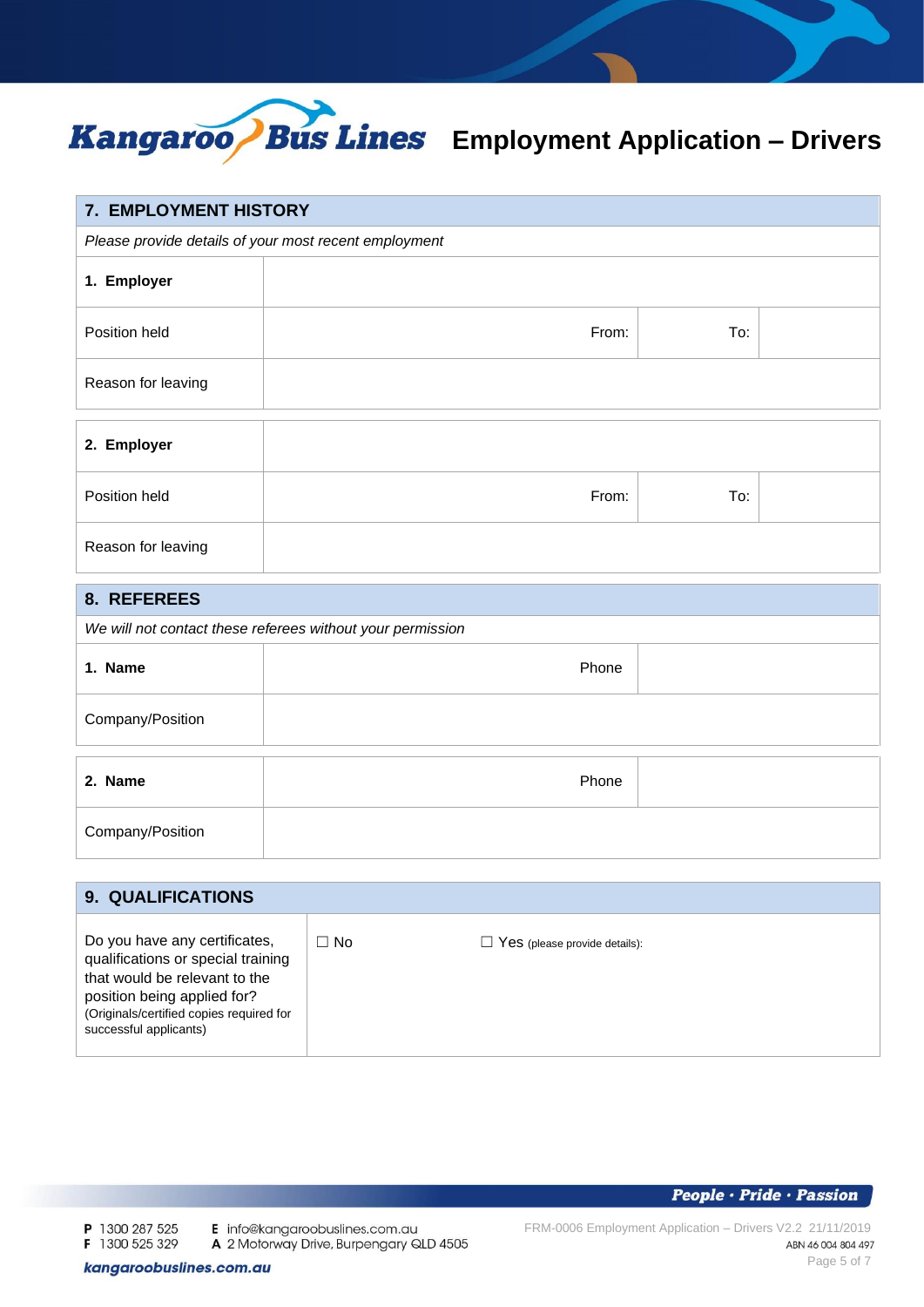

# *Eus Lines* Employment Application - Drivers

## **10. DOCUMENTS**

*Please supply the following documents with this application (please note that applications must be COMPLETE to be considered)*

- ☐ Resume/CV and recent work references
- $\Box$  Queensland Transport driving history
- □ Copies of Driver's Licence and Driver's Authorisation
- □ Copy of last Private & Commercial Vehicle Driver's Health Assessment

# **11. DECLARATION BY APPLICANT**

### *I hereby declare:*

- that the answers I have supplied in this application are, to the best of my knowledge, true and correct
- I understand that I must register a zero drug and alcohol level at all times during working hours or at any time whilst in charge of company vehicles and/or machinery
- I agree that Kangaroo Bus Lines may conduct reasonable investigations to determine the accuracy and completeness of the information contained in this application, and I release Kangaroo Bus Lines and any person named within this application from any liability or damage on account of such information being furnished
- I agree and understand that this application for employment in no way obligates Kangaroo Bus Lines to offer me employment
- if an offer of employment is made, I agree to observe and be bound by any terms and conditions of that employment, as expressed and stipulated in Kangaroo Bus Lines' company policies and rules
- I am aware that the position being applied for is not a statement of duty and that if an offer of employment is made, I may be called upon to carry out other duties as directed from time to time by Kangaroo Bus Lines.

| <b>Applicant name</b>      |             |  |
|----------------------------|-------------|--|
| <b>Applicant signature</b> | <b>Date</b> |  |
| <b>Witness name</b>        |             |  |
| <b>Witness signature</b>   | <b>Date</b> |  |

E info@kangaroobuslines.com.au

A 2 Motorway Drive, Burpengary QLD 4505

kangaroobuslines.com.au

FRM-0006 Employment Application – Drivers V2.2 21/11/2019 ABN 46 004 804 497 Page 6 of 7